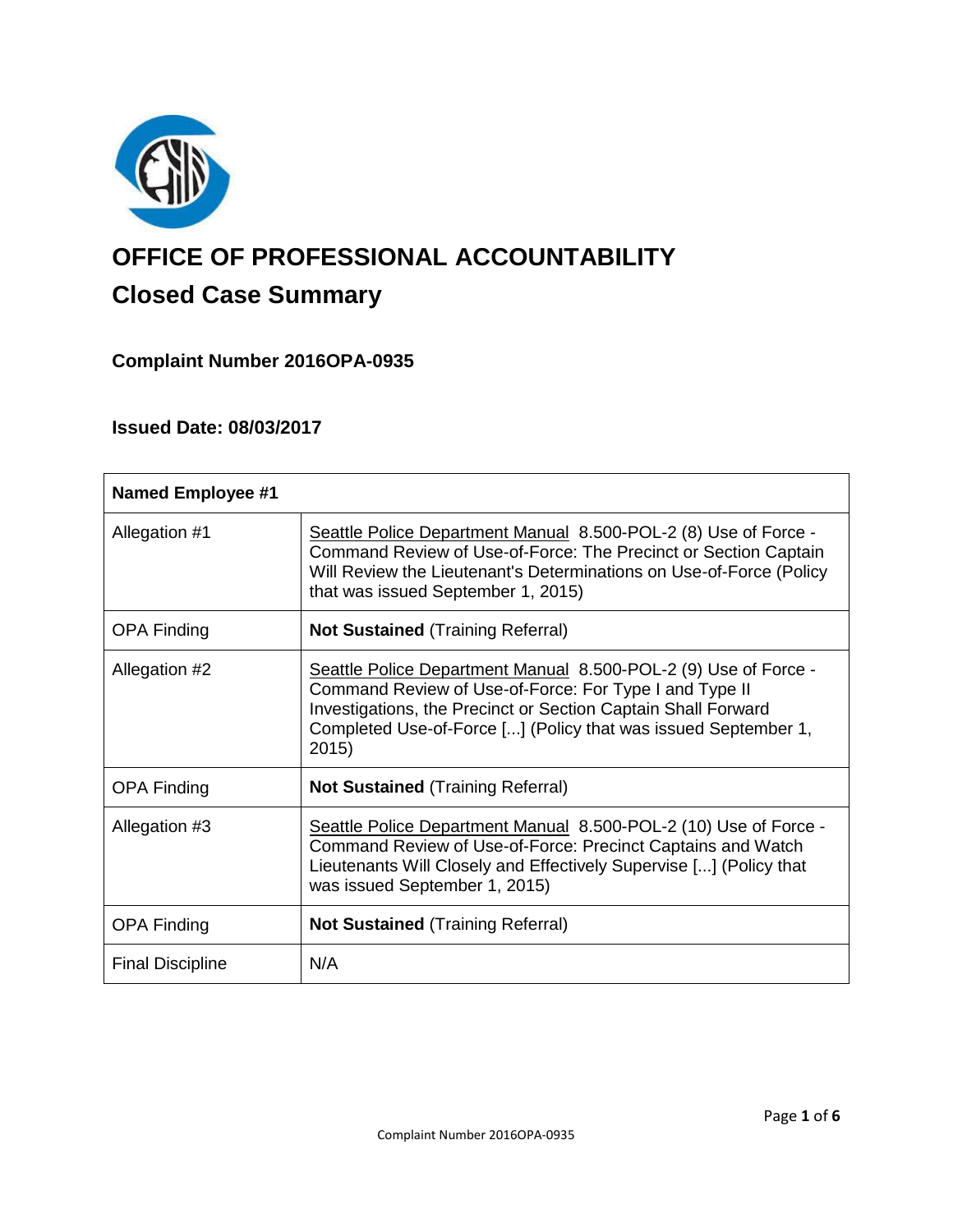| <b>Named Employee #2</b> |                                                                                                                                                                                                                                                                                           |  |
|--------------------------|-------------------------------------------------------------------------------------------------------------------------------------------------------------------------------------------------------------------------------------------------------------------------------------------|--|
| Allegation #1            | Seattle Police Department Manual 8.500-POL-2 (1) Use of Force -<br>Command Review of Use-of-Force: The Reporting Officer's Chain of<br>Command, to the Rank of Captain, Will Review all Type I and Type II<br>Use-of-Force Reports (Policy that was issued September 1, 2015)             |  |
| <b>OPA Finding</b>       | <b>Not Sustained (Unfounded)</b>                                                                                                                                                                                                                                                          |  |
| Allegation #2            | Seattle Police Department Manual 8.500-POL-2 (6) Use of Force -<br>Command Review of Use-of-Force: For Type I and Type II<br>Investigations, The Reviewing Lieutenant Will Make Determinations<br>Regarding the Use-of-Force (Policy that was issued September 1,<br>2015)                |  |
| <b>OPA Finding</b>       | <b>Not Sustained (Unfounded)</b>                                                                                                                                                                                                                                                          |  |
| Allegation #3            | Seattle Police Department Manual 8.500-POL-2 (7) Use of Force -<br>Command Review of Use-of-Force: For Type I and Type II<br>Investigations, the Lieutenant Shall Complete Review and Forward<br>Reports to the Precinct or Section Captain (Policy that was issued<br>September 1, 2015) |  |
| <b>OPA Finding</b>       | Not Sustained (Unfounded)                                                                                                                                                                                                                                                                 |  |
| Allegation #4            | Seattle Police Department Manual 8.500-POL-2 (10) Use of Force -<br>Command Review of Use-of-Force: Precinct Captains and Watch<br>Lieutenants Will Closely and Effectively Supervise [] (Policy that<br>was issued September 1, 2015)                                                    |  |
| <b>OPA Finding</b>       | <b>Not Sustained (Unfounded)</b>                                                                                                                                                                                                                                                          |  |
| <b>Final Discipline</b>  | N/A                                                                                                                                                                                                                                                                                       |  |

| Named Employee #3  |                                                                                                                                                                                                                                                                               |
|--------------------|-------------------------------------------------------------------------------------------------------------------------------------------------------------------------------------------------------------------------------------------------------------------------------|
| Allegation #1      | Seattle Police Department Manual 8.500-POL-2 (1) Use of Force -<br>Command Review of Use-of-Force: The Reporting Officer's Chain of<br>Command, to the Rank of Captain, Will Review all Type I and Type II<br>Use-of-Force Reports (Policy that was issued September 1, 2015) |
| <b>OPA Finding</b> | Not Sustained (Unfounded)                                                                                                                                                                                                                                                     |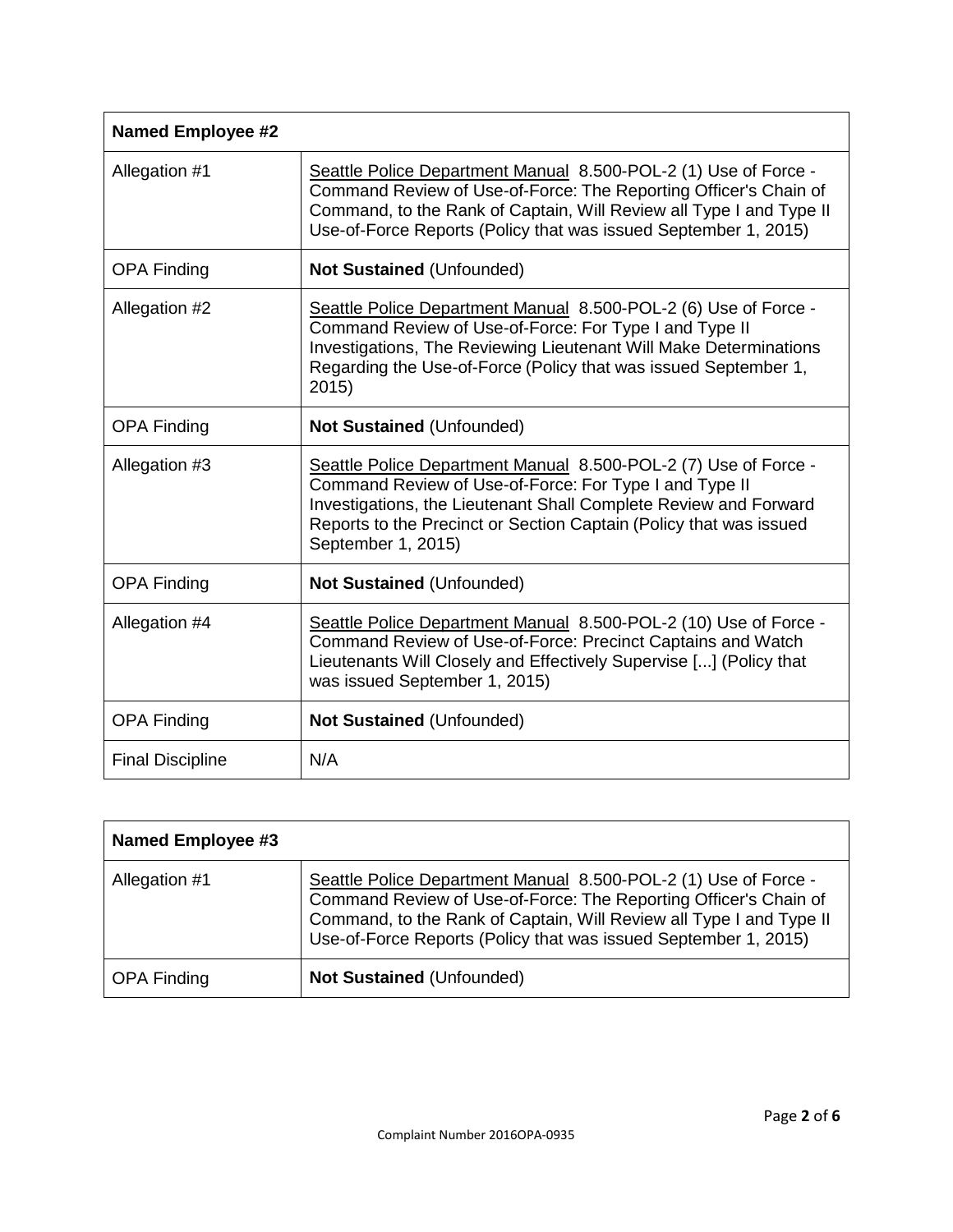| Allegation #2           | Seattle Police Department Manual 8.500-POL-2 (6) Use of Force -<br>Command Review of Use-of-Force: For Type I and Type II<br>Investigations, The Reviewing Lieutenant Will Make Determinations<br>Regarding the Use-of- Force (Policy that was issued September 1,<br>2015)               |
|-------------------------|-------------------------------------------------------------------------------------------------------------------------------------------------------------------------------------------------------------------------------------------------------------------------------------------|
| <b>OPA Finding</b>      | <b>Not Sustained (Unfounded)</b>                                                                                                                                                                                                                                                          |
| Allegation #3           | Seattle Police Department Manual 8.500-POL-2 (7) Use of Force -<br>Command Review of Use-of-Force: For Type I and Type II<br>Investigations, the Lieutenant Shall Complete Review and Forward<br>Reports to the Precinct or Section Captain (Policy that was issued<br>September 1, 2015) |
| <b>OPA Finding</b>      | <b>Not Sustained (Unfounded)</b>                                                                                                                                                                                                                                                          |
| Allegation #4           | Seattle Police Department Manual 8.500-POL-2 (10) Use of Force -<br>Command Review of Use-of-Force: Precinct Captains and Watch<br>Lieutenants Will Closely and Effectively Supervise [] (Policy that<br>was issued September 1, 2015)                                                    |
| <b>OPA Finding</b>      | <b>Not Sustained (Training Referral)</b>                                                                                                                                                                                                                                                  |
| <b>Final Discipline</b> | N/A                                                                                                                                                                                                                                                                                       |

# **INCIDENT SYNOPSIS**

The Named Employees reviewed an incident that involved Use of Force.

#### **COMPLAINT**

The complainant, the Force Review Board, alleged that the Named Employees who were involved in the supervisor review of this case failed to satisfy the policy requirements written in manual section 8.500.

#### **INVESTIGATION**

The OPA investigation included the following actions:

- 1. Review of the complaint memo
- 2. Review of Use of Force documents
- 3. Search for and review of all relevant records and other evidence
- 4. Interviews of SPD employees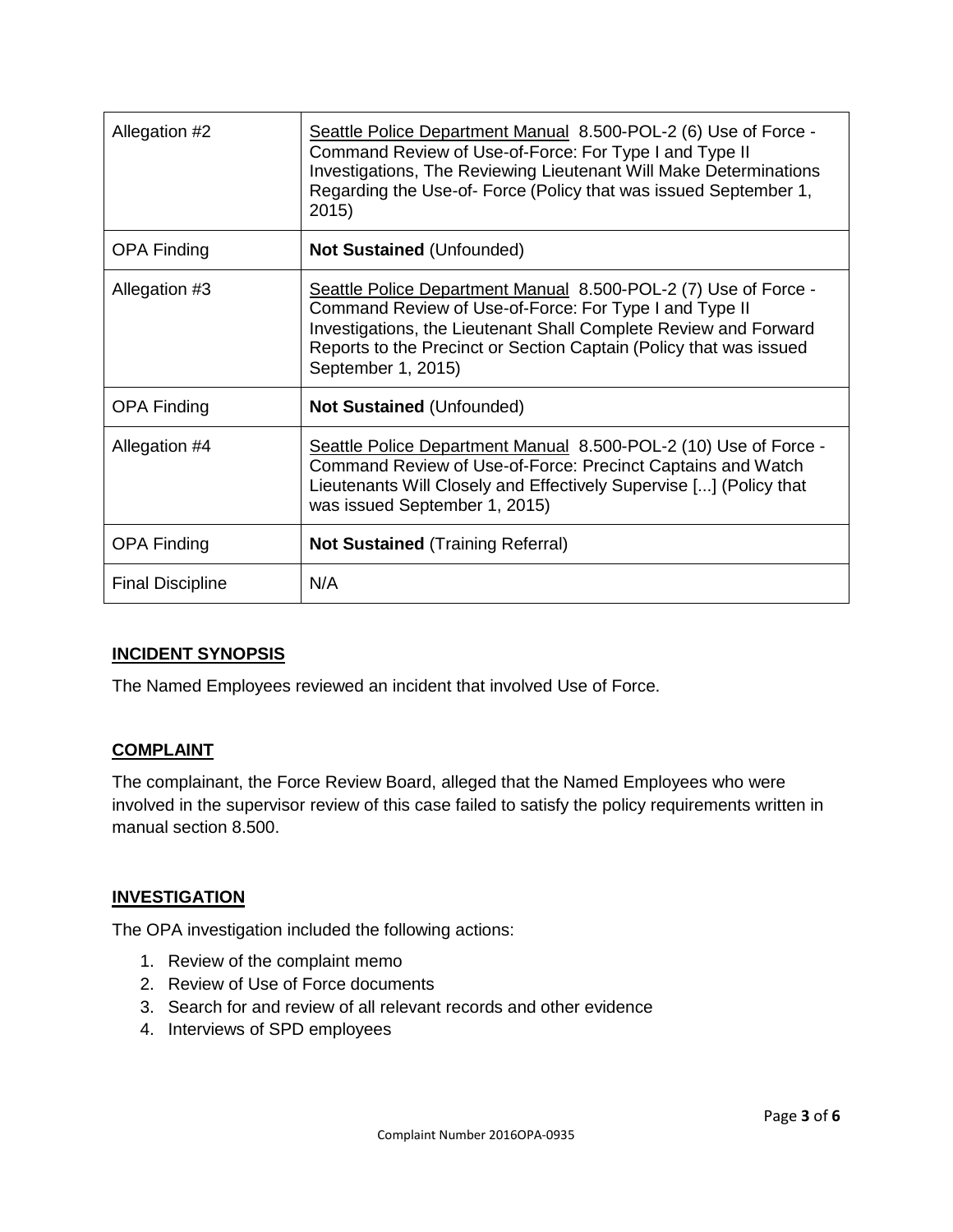# **ANALYSIS AND CONCLUSION**

Named Employee #1 described the movement of the three Lieutenants, which occurred while the Use of Force Review was in progress. Named Employee #1 said that he was aware of this Use of Force Review as it progressed, and that the collective efforts of the three Lieutenants satisfied the Lieutenant level of review. Named Employee #1 said that he made a request to the Assistant Chief for an extension and received approval for the extension, first verbally and later via email. Named Employee #1 indicates that he felt the case was being worked actively and that it was making progress. SPD Policy in effect at the time was that the Captain's review would include whether the investigation and documentation are thorough and complete. At the time the case was forwarded to the Force Review Board (FRB), the file did not contain a Lieutenant's Review. It is imperative for the supervisors, and specifically the Captain to ensure all documents are completed before routing them to FRB. It is not merely a matter of formatting as speculated by Named Employee #1 in his interview, but rather a necessity in order to ensure the Department properly investigates all uses of force as required by the Settlement Agreement and policy.

Named Employee #1 said that he made a request to the Assistant Chief for an extension and received the extension approval, first verbally and then via email. The request was made after the expiration of the due date. Policy requires that such extensions be made prior to the expiration of a due date.

Named Employee #1 said that he was aware that the investigation was being worked on. Policy 8.500 section 10 specifically indicates that the Precinct Captain will closely monitor and effectively supervise those under their command to ensure they identify and effectively investigate and review any uses of force. That was clearly not done in this case, or a solution to the missing Lieutenant's report would have been forthcoming without a referral to OPA.

Named Employee #2 had been working as the Acting Lieutenant/ Watch Commander at the Precinct. According to her OPA Interview, she did not receive any training prior to her assignment. Named Employee #2 told OPA it was her opinion that the Lieutenant review had already been conducted and approved by her predecessor prior to her arrival. It appeared there was miscommunication between the Lieutenant who was leaving and Lieutenant who was arriving, and no meeting between the two regarding the transfer of workload.

Named Employee #3 was the Admin Lieutenant at the Precinct and received training for this position. According to the role of this position, she is responsible for "packaging" not "reviewing" Use of Force, and would not have been the one required to review the force under the policy.

However, as the Administrative Lieutenant she is responsible for ensuring the completeness of a Use of Force investigation and ensuring it properly contains all the information required per the policy prior to being sent up the chain of command and eventually to the FRB. It appeared that she failed to take responsibility to ensure that the Lieutenant's review was completed and attached to the investigation before sending it to the FRB. While Named Employee #3 made a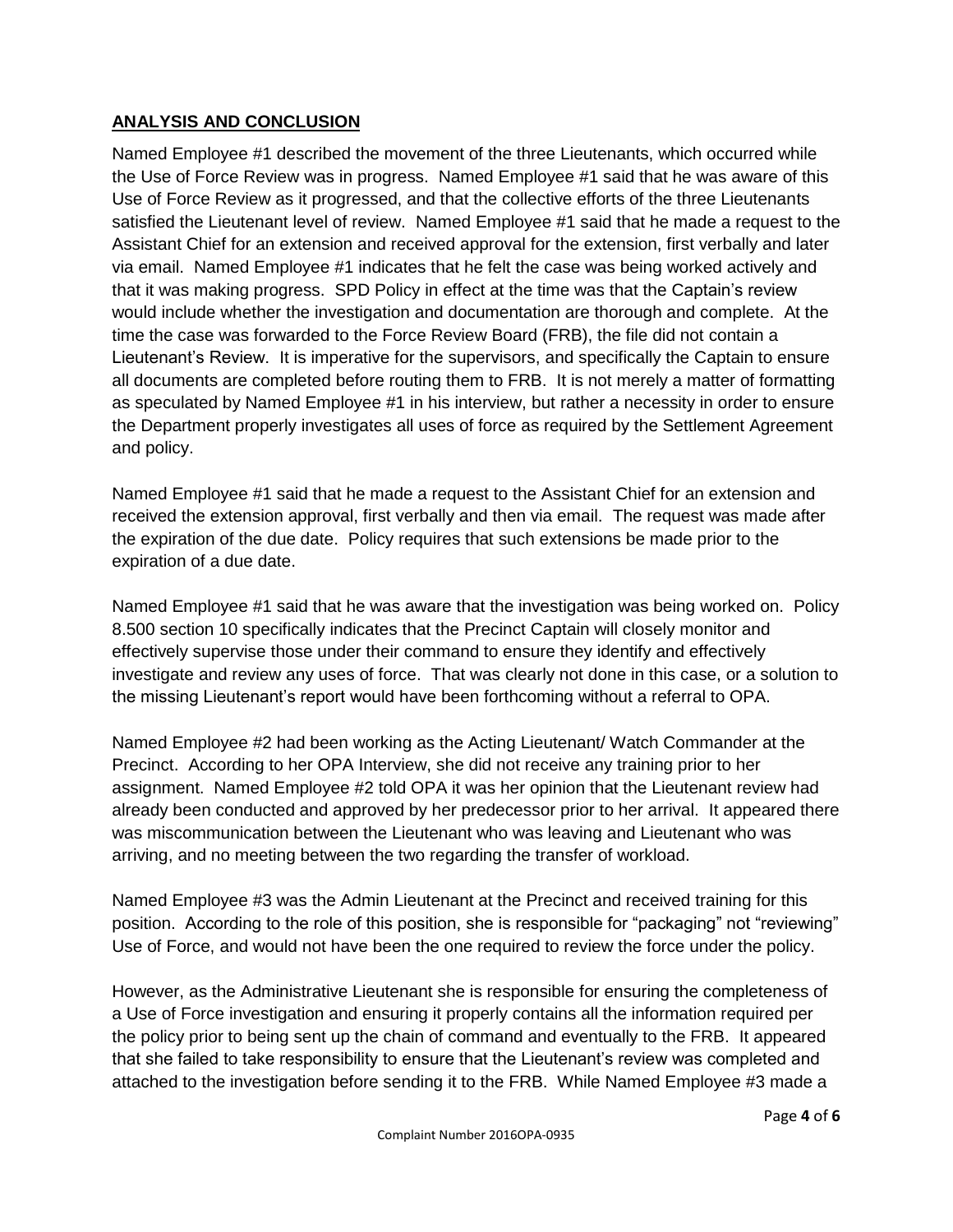reasonable effort to resolve the situation once she became aware of it, it was still not resolved prior to the FRB Review.

#### **FINDINGS**

#### **Named Employee #1**

#### Allegation #1

The evidence showed that the Named Employee would benefit from additional training. Therefore a finding of **Not Sustained** (Training Referral) was issued for *Use of Force - Command Review of Use-of-Force: The Precinct or Section Captain Will Review the Lieutenant's Determinations on Use-of-Force.*

**Required Training:** Named Employee #1 should receive a refresher training on how to properly review a Use of Force investigation as a commander, along with specifics regarding process and timelines.

#### Allegation #2

The evidence showed that the Named Employee would benefit from additional training. Therefore a finding of **Not Sustained** (Training Referral) was issued for *Use of Force - Command Review of Use-of-Force: For Type I and Type II Investigations, the Precinct or Section Captain Shall Forward Completed Use-of-Force [...]*

**Required Training:** Named Employee #1 should receive a refresher training on how to properly review a Use of Force investigation as a commander, along with specifics regarding process and timelines.

#### Allegation #3

The evidence showed that the Named Employee would benefit from additional training. Therefore a finding of **Not Sustained** (Training Referral) was issued for *Use of Force - Command Review of Use-of-Force: Precinct Captains and Watch Lieutenants Will Closely and Effectively Supervise [...]*

**Required Training:** Named Employee #1 should receive a refresher training on how to properly review a Use of Force investigation as a commander, along with specifics regarding process and timelines.

#### **Named Employee #2**

#### Allegations #1, #2, #3, and #4

A preponderance of the evidence showed that there was miscommunication between the Lieutenant who was leaving and Named Employee #2, and there was no meeting regarding the transfer of workload. Therefore findings of **Not Sustained** (Unfounded) were issued for the following allegations: